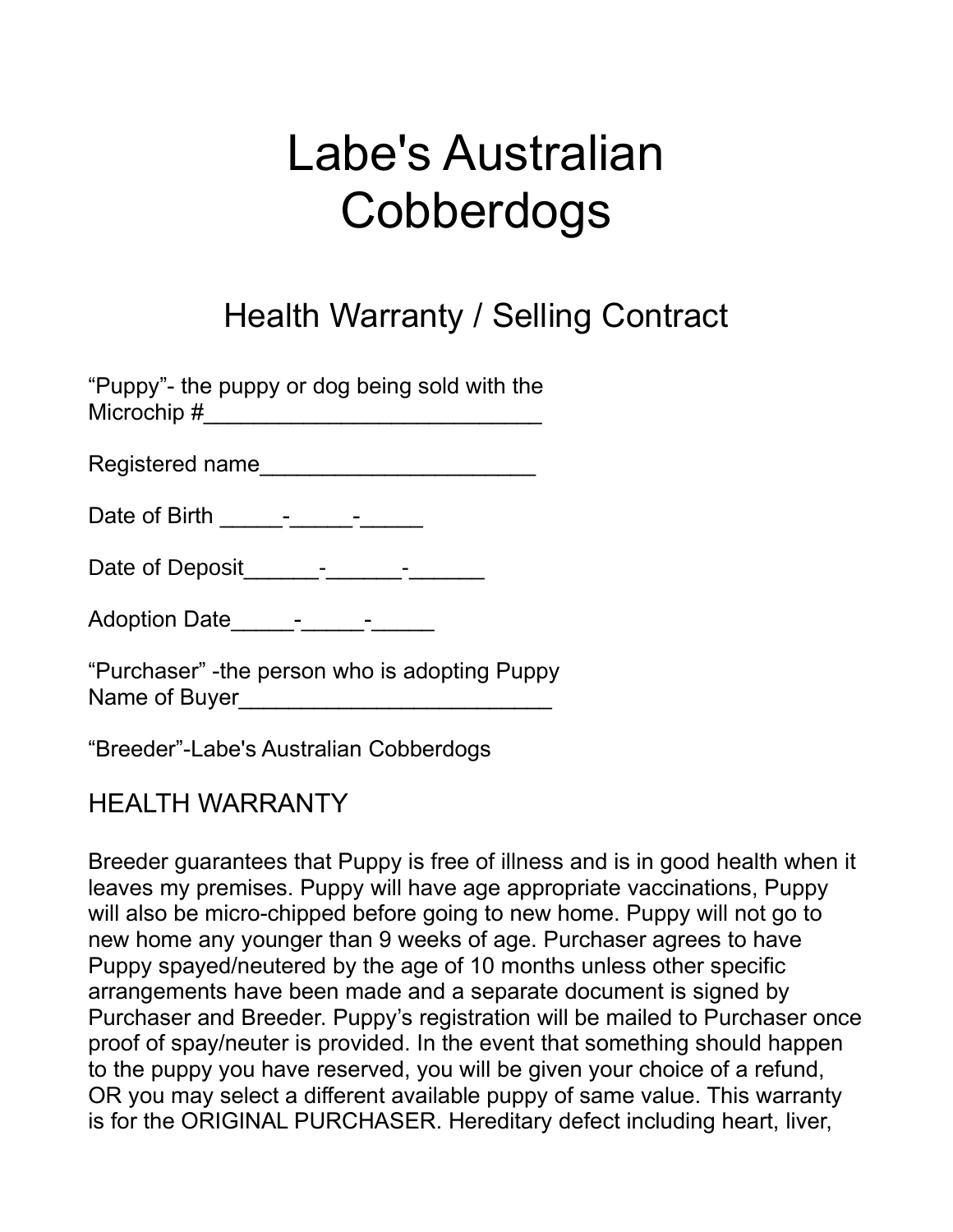and kidney problems found within 30 months from the date of adoption are covered in the warranty. In the event that Puppy is found to have a defect, Purchaser must provide all requested documentation to Breeder from Purchaser's licensed veterinarian. Breeder's veterinarian will review the documents and if necessary examine Puppy to verify the condition, at Purchaser's expense. Once the condition is verified, Breeder will provide Purchaser with a replacement puppy of equal value, if the defective Puppy is returned to Breeder, OR Purchaser can keep Puppy and request a refund for the selling price minus the non-refundable deposit and the original transportation cost of Puppy. The amount of the deposit is specified on the Bill of Sale. All transportation costs for documentation, Puppy, and Purchaser are Purchaser's expense. If the defect is covered by this warranty, Breeder will cover up to \$300 in transportation cost for Puppy and Purchaser. If defect is covered in this warranty, Breeder will also cover veterinarian bills for Breeder's veterinarian to verify the defect. Breeder is not responsible for death of Puppy by any cause. If Puppy should die of unknown causes, an autopsy must be performed, at Purchaser's expense, and the report sent to Breeder's veterinarian. If cause of death was from a defect covered under this warranty, a replacement puppy of equal value will be provided, transportation cost will be Purchaser's responsibility, OR a refund of selling price, less the non-refundable deposit and transportation cost, will be provided. The amount of the deposit is stated on the Bill of Sale. If the cause of death is covered in this warranty, Breeder will cover the cost of the autopsy. If Purchaser wants a new puppy, Breeder will also cover up to \$300 in transportation for the new puppy if Puppy's cause of death is covered. IF NO AUTOPSY REPORT IS PROVIDED TO BREEDER, PURCHASER FORFEITS THE OPTION OF A REPLACEMENT PUPPY OR TO RECEIVE A REFUND OF MONEYS.

If a replacement puppy is provided, Breeder guarantees that Puppy is free of illness and is in good health when it leaves my premises. Puppy will have age appropriate vaccinations. Puppy will also be micro-chipped and spayed/neutered before going to new home. Puppy will not go to new home any younger than 9 weeks of age. Purchaser will have the replacement puppy examined by a licensed veterinarian within 72 hours of adoption. The replacement puppy does not come with a 30 month health warranty.

This warranty is only for the original Purchaser. Breeder is not responsible for Puppy during transportation.

Breeder's liability will never exceed the sale price of Puppy.